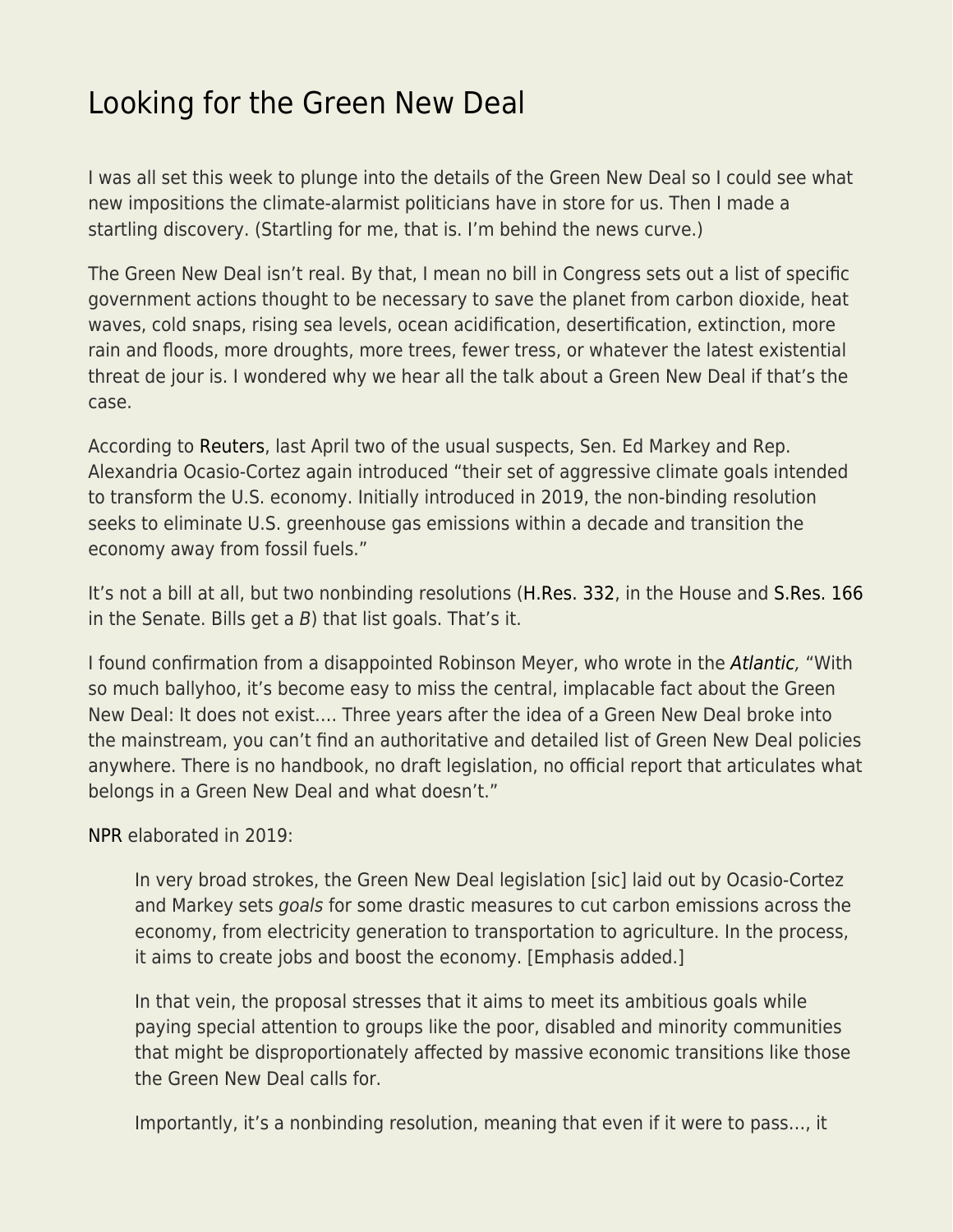wouldn't itself create any new programs. Instead, it would potentially affirm the sense of the House that these things should be done in the coming years.

In a way, that's quite a relief. If all our misrepresentatives and public self-servants promise to do issue sense-of-the-Congress resolutions about this, that, and the other, then I say, leave them to it. They can declare that the tide goes out at a particular time, for all I care as long at they don't do anything.

But the politicians see it another way. They want to do something, and while nothing they could do would actually achieve their bizarre goals, they would do irreparable harm to life, liberty, and the pursuit of happiness in the process. Even less ambitious programs, such as (arguably) President Biden's, will be all cost and no benefit. Nevertheless, Green New Deal champions like Ocasio-Cortez think Biden's "green"-infused so-called infrastructure plan is ["not enough."](https://www.blogger.com/blog/post/edit/20077444/3041238401262116488#) In April, she said Biden should spend more than twice the \$3 trillion-\$-4 trillion he initially called for. (Because of resistance in his own party, his spending plans seem to have been revised slightly downward, but things also seem rather fluid.)

Green New Dealers particularly like Biden's January [executive order](https://www.whitehouse.gov/briefing-room/presidential-actions/2021/01/27/executive-order-on-tackling-the-climate-crisis-at-home-and-abroad/#:~:text=215.,Civilian%20Climate%20Corps.&text=The%20initiative%20shall%20aim%20to,and%20address%20the%20changing%20climate.) calling for, among many other things, a strategy to create a [Civilian Climate Corps,](https://www.npr.org/2021/05/11/993976948/reaching-back-to-the-new-deal-biden-proposes-a-civilian-climate-corps) which echoes Franklin Roosevelt's 1930s Civilian Conservation Corps. The new CCC would "mobilize the next generation of conservation and resilience workers and maximize the creation of accessible training opportunities and good jobs. The initiative shall aim to conserve and restore public lands and waters, bolster community resilience, increase reforestation, increase carbon sequestration in the agricultural sector, protect biodiversity, improve access to recreation, and address the changing climate."

I don't know about you, but I am nervous when I hear the government talk about mobilizing workers. I just don't like the ring of that. I am also wary about Biden's goal to "place the climate crisis at the forefront of this Nation's foreign policy and national security planning." That sounds like the U.S. government telling the poor of the developing world to be satisfied with their lot in life. If people there aspire to an American living standard, Biden could tell them not to worry because he'll be doing his best to lower that living standard through severe restrictions on the use of hydrocarbons. That's one way to achieve global equality. Meanwhile, the American taxpayers will be forced to bribe developing-world rulers to go along with policies that will kill the people who already suffer under them.

So what are the goals of the Green New Deal? How much time do you have? It contains everything including the kitchen sink. Yes, there's the expected stuff: it sets the goals of "global reductions in greenhouse gas emissions from human sources of 40 to 60 percent from 2010 levels by 2030; and net-zero global emissions by 2050." This would badly harm everyone, particularly the poorest Americans, because of the devastation it would wreak on our ability to produce goods that make our lives better. Wind and solar can't cut it. For the